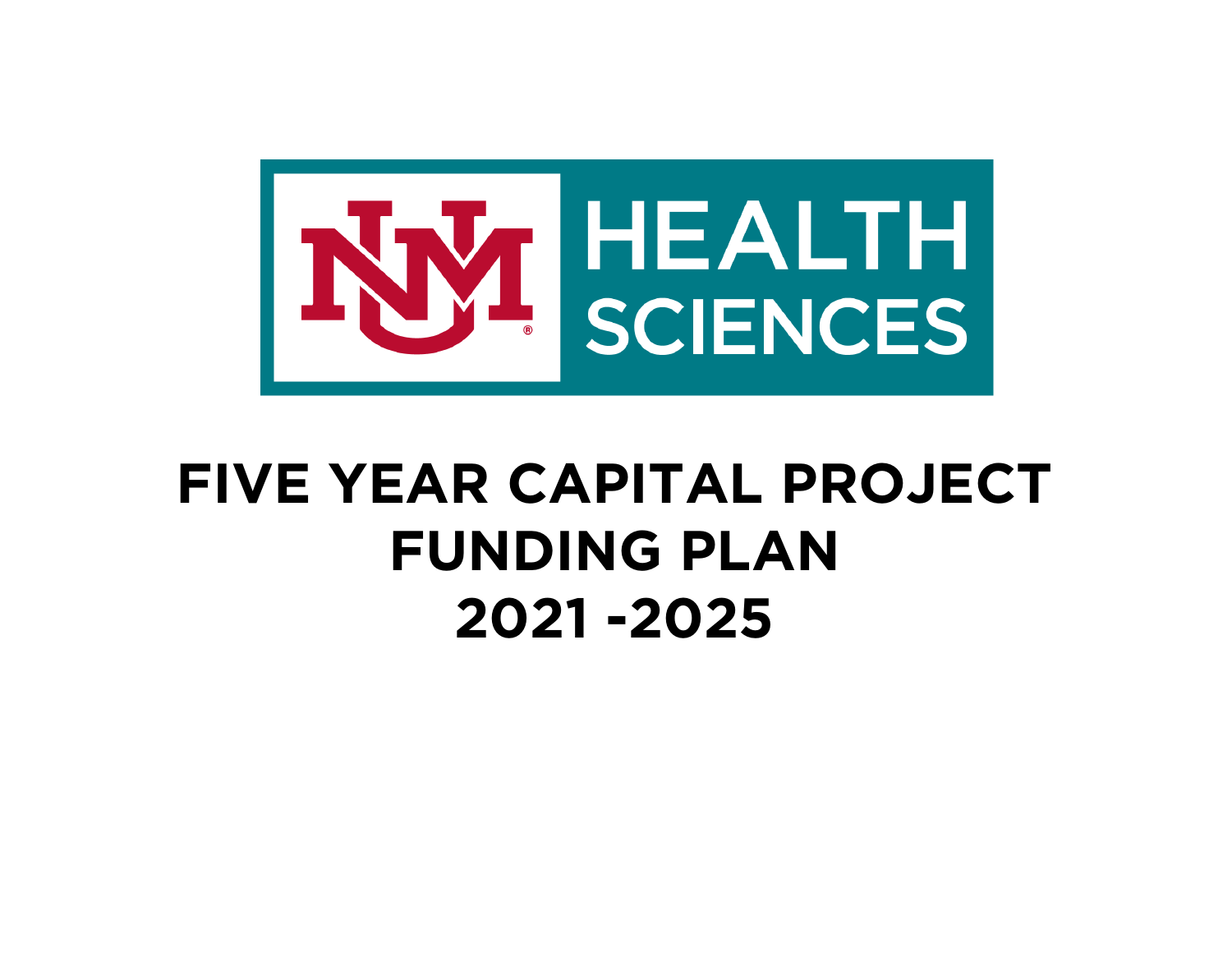| <b>UNM Capital Planning Committee Funding Requests</b>               |                                                                    |                                                                            |                                                                                                                                                                                                                                                                                                                                                    |                                                   |                                                 |                            |                                             |                                             |                                                       |              |              |                            |
|----------------------------------------------------------------------|--------------------------------------------------------------------|----------------------------------------------------------------------------|----------------------------------------------------------------------------------------------------------------------------------------------------------------------------------------------------------------------------------------------------------------------------------------------------------------------------------------------------|---------------------------------------------------|-------------------------------------------------|----------------------------|---------------------------------------------|---------------------------------------------|-------------------------------------------------------|--------------|--------------|----------------------------|
| <b>UNITS Five Year Capital Project Funding Plan</b>                  |                                                                    |                                                                            |                                                                                                                                                                                                                                                                                                                                                    |                                                   |                                                 |                            |                                             |                                             |                                                       |              |              |                            |
|                                                                      | <b>CPLT Subcommittee</b><br>DATE:<br><b>Health Sciences Center</b> |                                                                            |                                                                                                                                                                                                                                                                                                                                                    |                                                   |                                                 |                            | 4/29/2021                                   |                                             |                                                       |              |              |                            |
| Department<br>making request                                         |                                                                    | <b>Project Title</b>                                                       | <b>Description</b>                                                                                                                                                                                                                                                                                                                                 | Will this project be<br>phased? Please describe   | <b>Total Cost of</b><br><b>Project or Phase</b> | <b>STB</b><br>GOB or<br>GF | % State<br><b>Funding</b><br><b>Request</b> | % Other<br><b>Funding</b><br><b>Request</b> | <b>Description of Other</b><br><b>Funding Source</b>  |              |              | Square<br>Footage<br>(GSF) |
| YEAR 1                                                               |                                                                    | 2022 (GOB Year)                                                            |                                                                                                                                                                                                                                                                                                                                                    |                                                   |                                                 |                            |                                             |                                             |                                                       |              |              |                            |
| <b>UNMH</b>                                                          |                                                                    | UNM Children's Psychiatric Center                                          | Plan, demolish, design, construct, renovate and equip a replacement center for UNMH Children's Psych Center. Services to meet<br>high patient demand and bring new technologies to New Mexico children                                                                                                                                             | No                                                | 40,000,000                                      | GOB                        | 100%                                        | 0%                                          | State                                                 | $\mathsf{x}$ | $\times$     | 24,500                     |
| UNM HSC                                                              | $\overline{2}$                                                     | Interprofessional Healthcare Simulation<br>Center (IHSC) Expansion Project | Expand the footprint of the IHSC to be able to have more space for simulation exercises, including debriefing rooms<br>and skills lab space.                                                                                                                                                                                                       | No                                                | 4,000,000                                       | <b>STB</b>                 | 100%                                        | 0%                                          | State                                                 | $\times$     |              | 10,000                     |
| UNM HSC                                                              |                                                                    | Shared Research Equipment for HSC<br><b>Research Centers</b>               | Purchase, installation, and programming of shared research equipment to serve multiple areas across the School of Medicine and<br>HSC.                                                                                                                                                                                                             | No                                                | 1,000,000                                       | <b>STB</b>                 | 90%                                         | 10%                                         | <b>HSC Departmental</b><br>Capital Funds              |              |              | N/A                        |
| <b>UNMH</b>                                                          |                                                                    | 4 Crisis Triage Center                                                     | In collaboration with Bernalillo County, plan, design, and renovate existing space the Adult Psychiatric Campus for use as a Crisis<br>Friage Center. Project will include two patient wings with ten patient beds each, support service areas, law enforcement entrance<br>and modifications required to meet the most current code requirements. | No                                                | 1,300,000                                       | N/A                        | 0%                                          | 100%                                        | <b>UNMH Capital Funds</b>                             |              | X            | TBD                        |
| UNM HSC                                                              |                                                                    | Fitz Hall Assessment/Upper Plaza<br>Remediation                            | Conduct a detailed survey of the functions/units occupying the 'basement' areas directly under the UNM HSC Upper<br>Plaza. Develop plans and options that would allow access to renovate the College of Pharmacy and Fitz Hall buildings.                                                                                                          | Yes                                               | 500,000                                         | N/A                        | 0%                                          | 100%                                        | <b>HSC Capital Funds</b>                              |              | $\mathsf{X}$ | TBD                        |
| UNM HSC                                                              | 6                                                                  | Update Fiber Network for North Campus<br>Phase 1                           | Design, program and equip Phase 1 of the fiber network update on the north campus for Bdlgs.200, 201,205, 211,227,234,260 to<br>provide better Data infrastructure for students, staff faculty for the HSC.                                                                                                                                        | Yes                                               | 1,000,000                                       | N/A                        | 0%                                          | 100%                                        | UNMH and HSC<br>Capital Funds                         |              | X            | N/A                        |
| <b>UNMH</b>                                                          |                                                                    | UNM Hospital facilities renewal,<br>repairs, replacement                   | Funding for facilities, utilities, infrastructure and differed maintenance projects for the UNM Hospital.                                                                                                                                                                                                                                          | No                                                | 15,000,000                                      | N/A                        | 0%                                          | 100%                                        | UNMH Capital Funds                                    |              | $\times$     | N/A                        |
|                                                                      |                                                                    |                                                                            |                                                                                                                                                                                                                                                                                                                                                    | YEAR 1 TOTAL                                      | 62,800,000                                      |                            |                                             |                                             |                                                       |              |              |                            |
|                                                                      |                                                                    |                                                                            |                                                                                                                                                                                                                                                                                                                                                    | <b>2022 STATE FUNDING</b><br><b>REQUEST TOTAL</b> | 45,000,000                                      |                            |                                             |                                             |                                                       |              |              |                            |
| YEAR 2                                                               |                                                                    | 2023 (STB Year)                                                            |                                                                                                                                                                                                                                                                                                                                                    |                                                   |                                                 |                            |                                             |                                             |                                                       |              |              |                            |
| <b>UNMH</b>                                                          | 8                                                                  | Community-Based Clinic                                                     | Similar to North 4th Street and SW Clinics to expand Primary Care Services to the Community to increase access to health care                                                                                                                                                                                                                      | No                                                | 6,000,000                                       | <b>STB</b>                 | TBD                                         | TBD                                         | <b>UNMH</b>                                           |              | X            | TBD                        |
| UNM HSC                                                              | 9                                                                  | <b>Administration Building</b>                                             | Provide space for expansion of clinical, research and education administration. All Units of the UNM HSC feel the need for<br>additional administrative space - primarily faculty and staff offices, conference space and could include public/private partnership<br>potions commercial amenities                                                 | Yes                                               | TBD                                             | N/A                        | 0%                                          | 100%                                        | HSC/UNMH Capital<br>and Public/Private<br>Partnership | X            |              | TBD                        |
| UNM HSC                                                              | 10 <sup>10</sup>                                                   | Low Cost HSC Graduate Student Housing                                      | Provide close proximity and affordable housing for students in the health professions due to their challenging schedules                                                                                                                                                                                                                           | No                                                | TBD                                             | N/A                        | TBD                                         | TBD                                         | Public/Private<br>Partnership                         | $\mathsf{x}$ |              | TBD                        |
| <b>UNMH</b>                                                          | 11                                                                 | Adult Behavioral Health Facility                                           | Design, construct, and equip a modern adult behavioral health medical facility to completely replace the current structure.                                                                                                                                                                                                                        | No.                                               | <b>TBD</b>                                      | N/A                        | 50%                                         | 50%                                         | 50% UNMH Capital                                      | $\mathsf{X}$ |              | 60,000                     |
| UNM HSC<br><b>UNMH</b>                                               | 12                                                                 | UNM HSC and UNMH Data Center                                               | Program, Design, construct, and equip a new data center to serve UNM North                                                                                                                                                                                                                                                                         | No                                                | 27,000,000                                      | N/A                        | 0%                                          | 100%                                        | HSC/UNMH Capital<br>Funds                             |              |              | TBD                        |
| UNM HSC                                                              | 13                                                                 | Update Fiber Network for North Campus<br>Phase 2                           | Design, program and equip Phase 2 of the fiber network update on the north campus for Bdlgs.200, 201,205, 211,227,234,260 to<br>provide better Data infrastructure for students, staff faculty for the HSC.                                                                                                                                        | Yes                                               | 1,000,000                                       | N/A                        | 0%                                          | 100%                                        | HSC/UNMH Capital<br>Funds                             |              | $\mathsf{X}$ | N/A                        |
|                                                                      |                                                                    |                                                                            |                                                                                                                                                                                                                                                                                                                                                    | YEAR 2 TOTAL                                      | 34,000,000                                      |                            |                                             |                                             |                                                       |              |              |                            |
| <b>2023 STATE FUNDING</b><br>\$<br>6,000,000<br><b>REQUEST TOTAL</b> |                                                                    |                                                                            |                                                                                                                                                                                                                                                                                                                                                    |                                                   |                                                 |                            |                                             |                                             |                                                       |              |              |                            |
| YEAR 3                                                               |                                                                    | 2024 (GOB Year)                                                            |                                                                                                                                                                                                                                                                                                                                                    |                                                   |                                                 |                            |                                             |                                             |                                                       |              |              |                            |
| UNM HSC                                                              |                                                                    | 14 Renovate existing Pharmacy Building                                     | This building is 41 years old and building systems require extra maintenance. To continue to maintain is becoming cost prohibitive.<br>Renovation will include wet and dry labs and faculty and staff offices.                                                                                                                                     | No                                                | 43,816,000                                      | GOB                        | 100%                                        | 0%                                          | State                                                 |              | X            | 96,300                     |
| UNM HSC                                                              |                                                                    | 15 Domenici Hall Expansion Phase III                                       | Construct an addition to Domenici Hall to study and treat brain disorders such as Alzheimer's, autism, epilepsy, fetal alcohol<br>syndrome, mental illness, stroke and trauma.                                                                                                                                                                     | Yes 3 of 3 phases                                 | 5,510,000                                       | <b>STB</b>                 | 100%                                        | 0%                                          | State                                                 | $\mathsf{X}$ |              | 11,600                     |
| UNM HSC                                                              | 16                                                                 | Parking Structure / Central Utility Plant<br>(M Lot)                       | Plan, design, construct, and equip a new 6 floor parking structure and Central utility plant (CUP) in the M-Lot to serve North<br>campus visitors, students, staff, faculty and buildings.                                                                                                                                                         | No                                                | TBD                                             | N/A                        | 0%                                          | 100%                                        | TBD                                                   | $\mathsf{X}$ |              | 370,000                    |
|                                                                      |                                                                    |                                                                            | Page 1 of 2                                                                                                                                                                                                                                                                                                                                        | YEAR 3 TOTAL                                      | Ŝ.<br>49,326,000                                |                            |                                             |                                             |                                                       |              |              |                            |